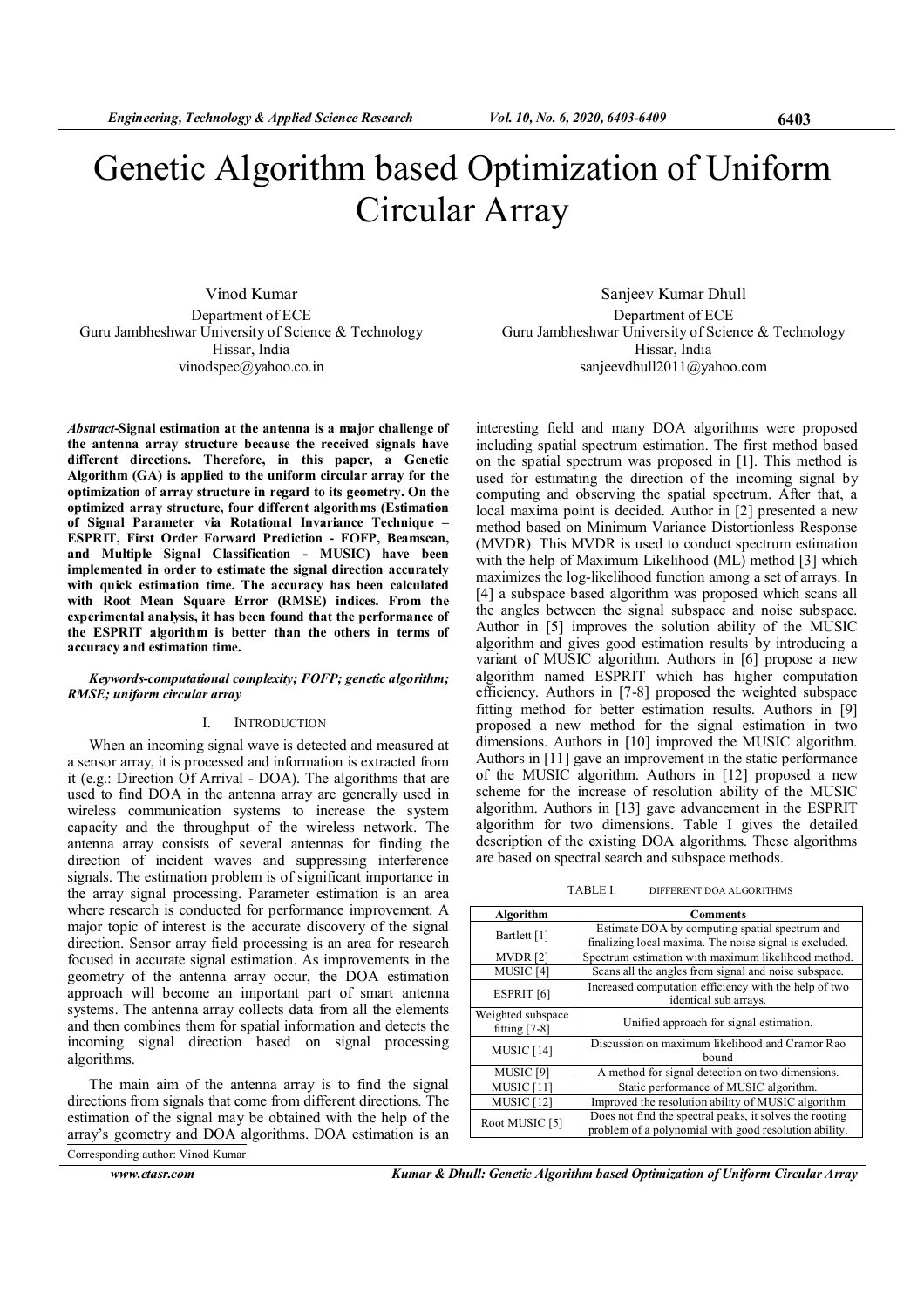## II. ESTIMATION OF SIGNAL PARAMETERS VIA ROTATIONAL INVARIANCE TECHNIQUES

Authors in [6] proposed an algorithm named Estimation of Signal Parameter via Rotational Invariance Technique (ESPRIT) for DOA estimation. In ESPRIT, array doublets are used and formed by N/2 pairs which further form a displacement vector, where  $N$  is the number of array elements. The starting two elements of the doublet are separated and grouped to make two  $N/2$  sub arrays. The vectors x and y are the data vectors corresponding to each of the sub arrays. The output of the sub arrays  $x$  and  $y$  can be expressed as:

$$
x_k[n] = \sum_{i=0}^{r-1} s_i[n]a_k(\theta_i) + v_k^{(x)}[n] \quad (1)
$$
  

$$
y_k[n] = \sum_{i=1}^{r-1} s_i[n]e^{j2\pi\delta \sin\theta_k} a_k(\theta_i) + v_k^{(y)}[n] \quad (2)
$$

where similar notation has been used and  $\delta$  is the displacement magnitude in wavelengths. The estimated angle by ESPRIT algorithm is relative to the displacement vector. The output of sub arrays,  $x$  and  $y$ , in matrix form is given as:

$$
x_n = As_n + v_n^{(x)} \quad (3)
$$
  

$$
y_n = A\varphi s_n + v_n^{(y)} \quad (4)
$$

The matrix  $\varphi$  is a diagonal  $r \times r$  matrix where the diagonal elements are:

$$
\{\exp(j2\pi\delta\sin\theta_0), \exp(j2\pi\delta\sin\theta_1), \dots \exp(j2\pi\delta\sin\theta_{r-1})\}
$$

The phase delay may be represented by the complex exponentials between the  $r$  signals and the doublet pair. The data vectors may be concatenated from sub arrays to make a single 2N-2 data vector like:

$$
z_n = \begin{bmatrix} x_n \\ y_n \end{bmatrix} = A_b S_n \quad (5)
$$

$$
A_b = \begin{bmatrix} A \\ A\varphi \end{bmatrix}, \ V_n = \begin{bmatrix} v_n^{(x)} \\ v_n^{(y)} \end{bmatrix} \quad (6)
$$

The columns of  $A_b$  occupy the signal subspace of the new array. Let  $V_s$  be the column matrix depending upon the signal subspace and  $z_n$ ,  $A_h$ .  $V_s$  is related with  $r \times r$  transformation T and can be written as:

$$
V_s = A_b T \quad (7)
$$

and can be portioned as follows:

$$
V_s = \begin{bmatrix} E_x \\ E_y \end{bmatrix} = \begin{bmatrix} AT \\ A\varphi T \end{bmatrix} \quad (8)
$$

From this step, A will be equal to  $E_x$ ,  $E_y$ , and have the same range. The rank r of matrix  $E_{xy}$  is:

$$
E_{xy} = [E_x \quad E_y] \quad (9)
$$

To find the  $r \times 2r$  rank r matrix having null space of  $E_{xy}$  to form the matrix  $F$  is written as:

$$
[E_x \quad E_y]F = E_x F_x + E_y F_y = A T F_x + A \varphi T F_y \quad (10)
$$

Assuming  $\Psi$  is:

$$
\psi = -F_x[F_y]^{-1} \quad (11)
$$

by reshuffling the above equations, we get:

$$
E_x \psi = E_y \quad (12)
$$

Now, by substituting we get:

$$
AT\psi = A\varphi T \Rightarrow AT\psi T^{-1} = A\varphi \Rightarrow T\psi T^{-1} = \varphi \quad (13)
$$

The given equations mean that the eigenvalues of  $\Psi$  are the same as the diagonal elements of  $\varphi$ . Once the eigenvalues  $\lambda$  of  $\varphi$  have been calculated, the angle of arrival is calculated as:

$$
\lambda_k = e^{j2\pi\delta \sin \theta_k} \quad (14)
$$

$$
\theta_k = \arcsin\left(\frac{\arg(\lambda_k)}{2\pi\delta}\right) \quad (15)
$$

If  $A$  is the full rank matrix, then the eigenvalues of the matrix  $\Psi$  are the diagonal elements of  $\varphi$  and the eigenvectors of  $\Psi$  are the columns of T. Practically, the signal subspace is not known exactly, the only estimate is taken from sample covariance matrix  $R_{xx}$  or from a sub space tracking algorithm. Therefore,  $E_x \psi = E_y$  will not be exactly satisfied and we will have to resort to a least square solution to compute Ψ. The least square process assumes that the columns in  $E_x$  are known exactly whereas the data in  $E_y$  are noisy. If the assumption that  $E<sub>x</sub>$  and  $E<sub>y</sub>$  are equally noisy is made, then the total least square criteria is used to solve to above problem with better results.

## III. OPTIMIZATION USING GENETIC ALGORITHM

The Genetic Algorithm (GA) is a population search algorithm inspired by the evolutionary process of natural selection [15]. GA is a simple algorithm that has been proven to be very powerful and widely applicable. The algorithm arrives at a solution by performing operations on a population of solutions referred to as chromosomes over several iterations, which are referred to as generations. The operations used are borrowed from genetic concepts such as mutation, reproduction, fitness, etc. The algorithm uses fitness evaluation to rank solutions and randomness in creating new generations of solutions in order to promote diversity. Authors in [16] used the GA to optimize the relative position in an antenna system. Authors in [17] used the GA in a linear array with infinite SNR in order to extract the amplitude and DOA of various signals. Authors in [18] introduced the use of GA in ML based parameter and spatial spectrum estimation. Authors in [19] introduced a new refined GA for accurate and reliable DOA estimation with the help of a sensor array based on the ML function. Authors in [20] introduced a new genetic based estimation method with the help of fourth order cumulant. A new genetic firefly hybrid algorithm based on the neural network was designed in [21] for finding the best position in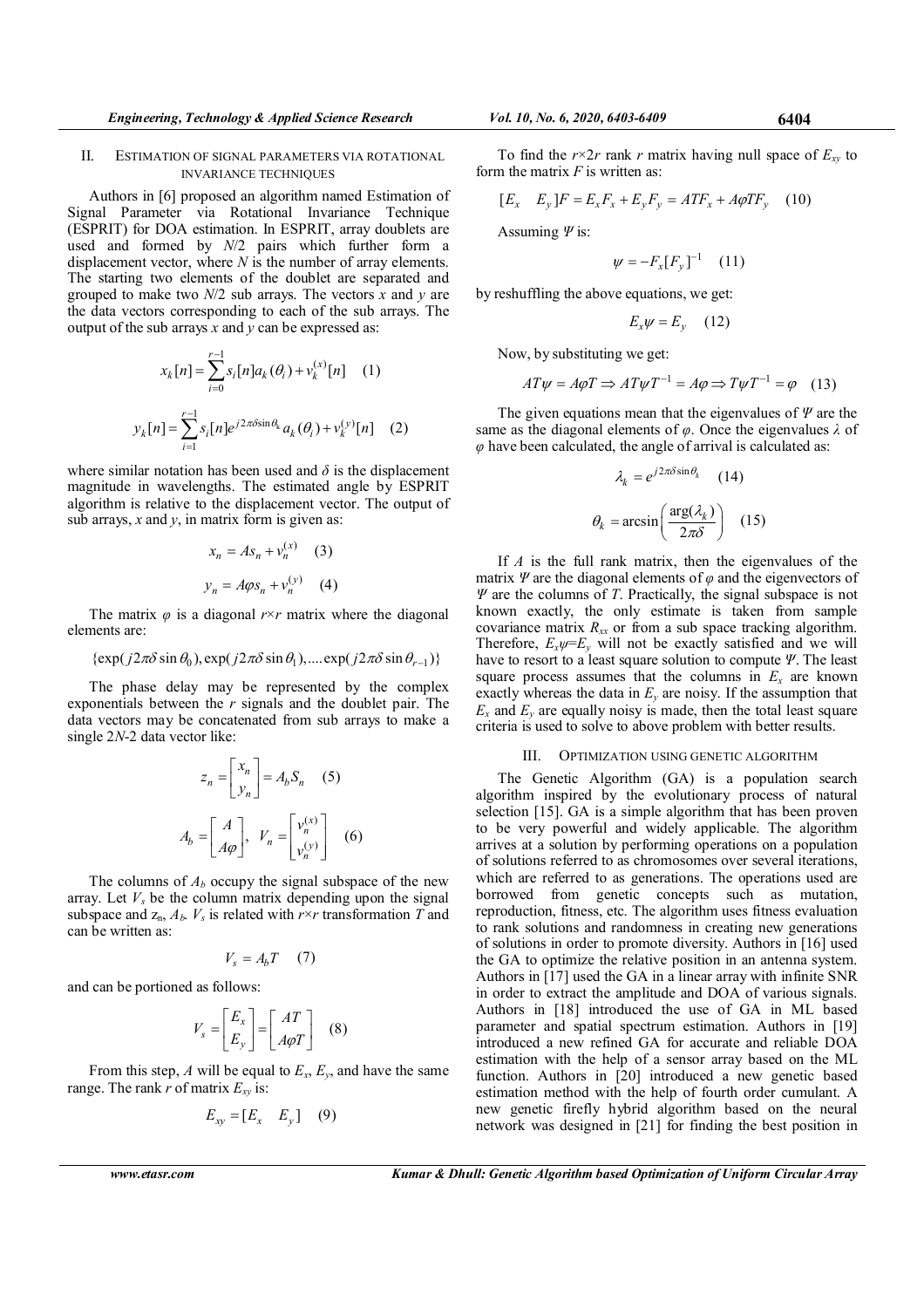the data cube. A new algorithm was designed in[22] for finding the best path in all the clusters based on the generalized travelling salesman problem. This algorithm was based on the minimum cost tour within a clustered set of cities. The application of GA on beam forming of correlated and uncorrelated static sources was discussed. When the target is moving in CDMA systems by knowing the spreading code, the LMS algorithm received the signal at zero rates. The SNR was as low as -9dB for uncorrelated static sources but when the signals were correlated, the LMS gave unstable beam forming. Hence, GA gives good results for all sources which are static with good error rate [23]. Authors in [24] proposed a multiple source localization method for DOA estimation at each sensor mode. The GA based proposed algorithm was compared with conventional sequential search techniques. The computational load and inter node communication burden was reduced, so the algorithm was considered suitable for use in IT based applications having large numbers of sensor nodes and sources. The GA is most commonly used as an optimization algorithm and has efficiently solved various optimization problems across many disciplines in proficient manners. Alternating projection maximum likelihood, stimulated annealing grid based search, and data based grid search are used in the GA. The GA has widely been used in the DOA estimation by using the spatial spectrum estimation. The ML technique gives an optimal solution when compared to other methods. Based on the likelihood function, the ML is superior to other techniques [3, 14, 25]. A new optimized array structure for DOA estimation was designed which can estimate both azimuth and elevation angles. The array is designed with the help of the GA that has as a fitness function the optimization of the array structure. The array aperture size increases when the number of elements in the array is increased. After that, various DOA algorithms have been applied to the proposed structure and simulation results were obtained. The proposed array was compared with other arrays in terms of RMSE of azimuth and elevation angles.

# A. Structure of the New Optimized Array

Based on the GA, the proposed design array structure is given in Figures 1 and 2. In this structure, the population size is taken as 100 with 1000 iterations and a randomly generated initial array structure of 10 elements on the XY plane. The signal generated from various directions is received at each array element and combined to produce the output.



Fig. 1. Optimum configuration with number of iterations=1.



Fig. 3. Flowchart of the MATLAB code.

The optimized new array structure is formed and the total spacing between array elements is 314.1593 for 10 array elements and 157.0796 for 20 array elements. Total spacing reduces when the number of array elements increases along with the complexity of the structure. The formed structure is the optimized structure that can be used to detect the signal in two dimensions. The optimized structure is designed with the help of GA after several iterations.



Fig. 2. The purposed array structure of 20 elements.

# B. Steps Involved in Array Optimization

Figure 3 gives the flowchart of the used algorithm. The steps involved in the optimization of the array are:

Input: Config (PQ, distance, Cost Function), Population, Crossover 90%, and Mutation 10%, iterations

for Number of Iterations

for population

Selection Cost( Config)  $\equiv$  MSE =  $>$  Small MSE 10%

Crossover= offsprings are created in hope of producing better Config

Mutation =Changing the configuration PQ in hope of producing better Config

Population for next iteration

end

end

www.etasr.com Kumar & Dhull: Genetic Algorithm based Optimization of Uniform Circular Array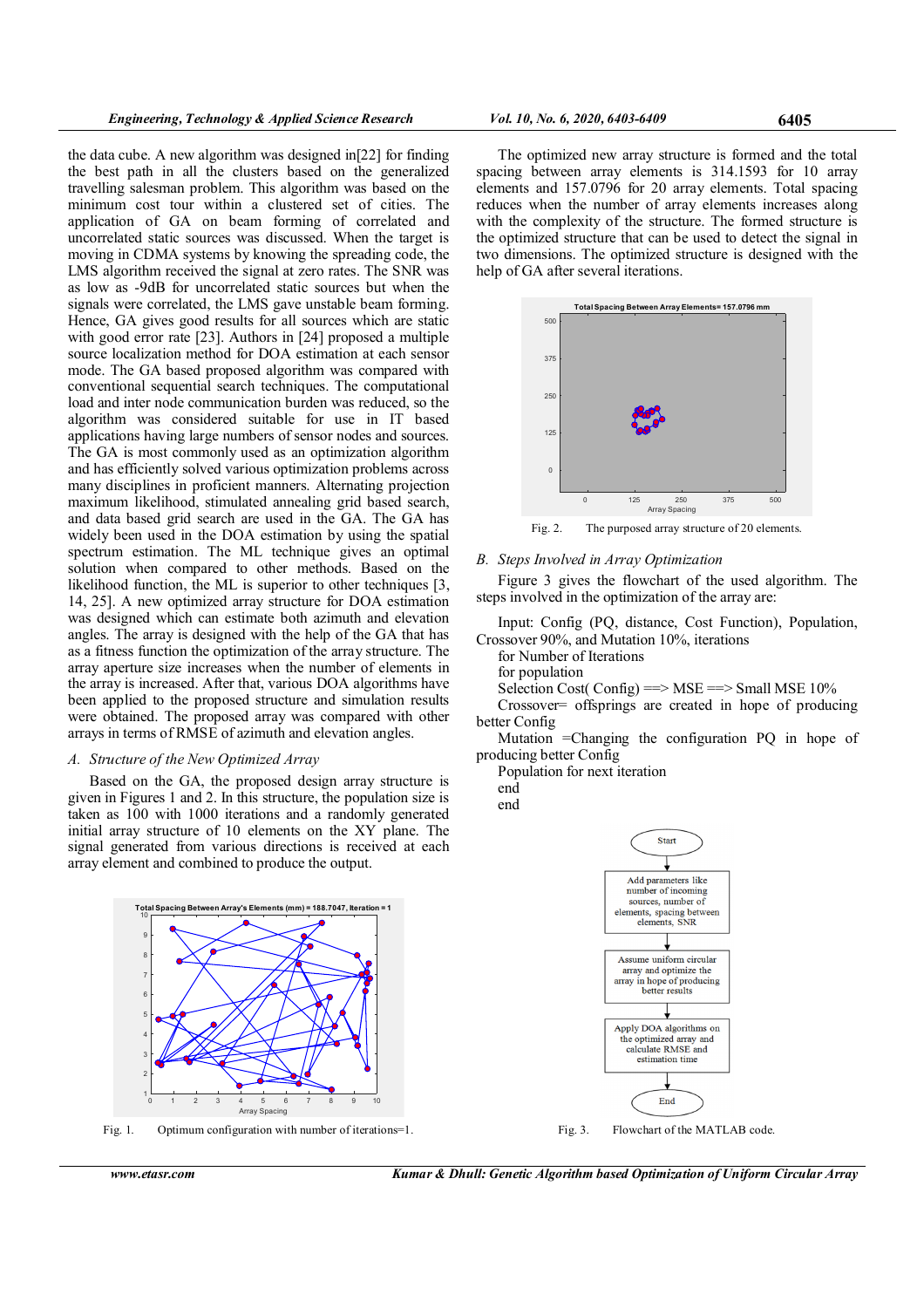## C. Execution Time of DOA Estimation Algorithms

In terms of execution time (the time taken by the algorithm to estimate the signal), the ESPRIT algorithm requires the least time when compared to the other algorithms, as can be seen in Figure 4.



Fig. 4. Execution time of algorithms on the proposed configuration.

In the optimized array, we have applied simulations of various DOA algorithms in order to compare their performance in terms of execution time. The simulation results are obtained with different signal directions at various angles. Figures 4-9 give the simulation results of the different DOA algorithms on the optimized array structure. Figure 4 gives the simulation results of the different algorithms in terms of execution time. It is evident that the ESPRIT algorithm shows better results than the other algorithms.

Figures 5 and 6 show the simulation results of the ESPRIT and beam-forming algorithm at different angles (60°, 80°, 90°, 100°, 120°). The angles are accurately estimated through the ESPRIT algorithm but the estimation through beam-forming is poor. Also, in Figures 7-9 (estimation through MUSIC, FOFA, and Capon algorithms) the estimation is accurate and clear. The simulation results of the discussed algorithms depend on the number of sources, the number of antenna elements, the spacing between the elements, and the SNR. When the number of sources is bigger than the antenna elements, it is difficult to estimate the signal directions. When there are more of antenna elements, the obtained results are better. The spacing between the elements is taken as  $0.5\lambda$ .



Fig. 5. ESPRIT histogram corresponding to 5 signals directions.



Fig. 6. Beam-forming spatial spectrum corresponding to 5 signals.



Fig. 7. MUSIC spatial spectrum corresponding to 5 signals.



Fig. 8. FOFP spatial spectrum corresponding to 5 signals.

## D. Comparison with Existing Arrays

The proposed array is compared with Circular, Rectangular, Concentric, and IASA arrays in terms of RMSE of azimuth and elevation angles. The results of the GA based array have been observed to be better when compared with the other arrays. Figures 9-21 give the detailed comparison and show that the RMSE of the proposed design offers better results. Figures 10- 11 depict the azimuth and elevation angle comparison with RMSE of the proposed GA based array. The circular array is compared with the GA based array in Figure 10. The result shows that the RMSE of the GA based array is lower for both azimuth and elevation angles.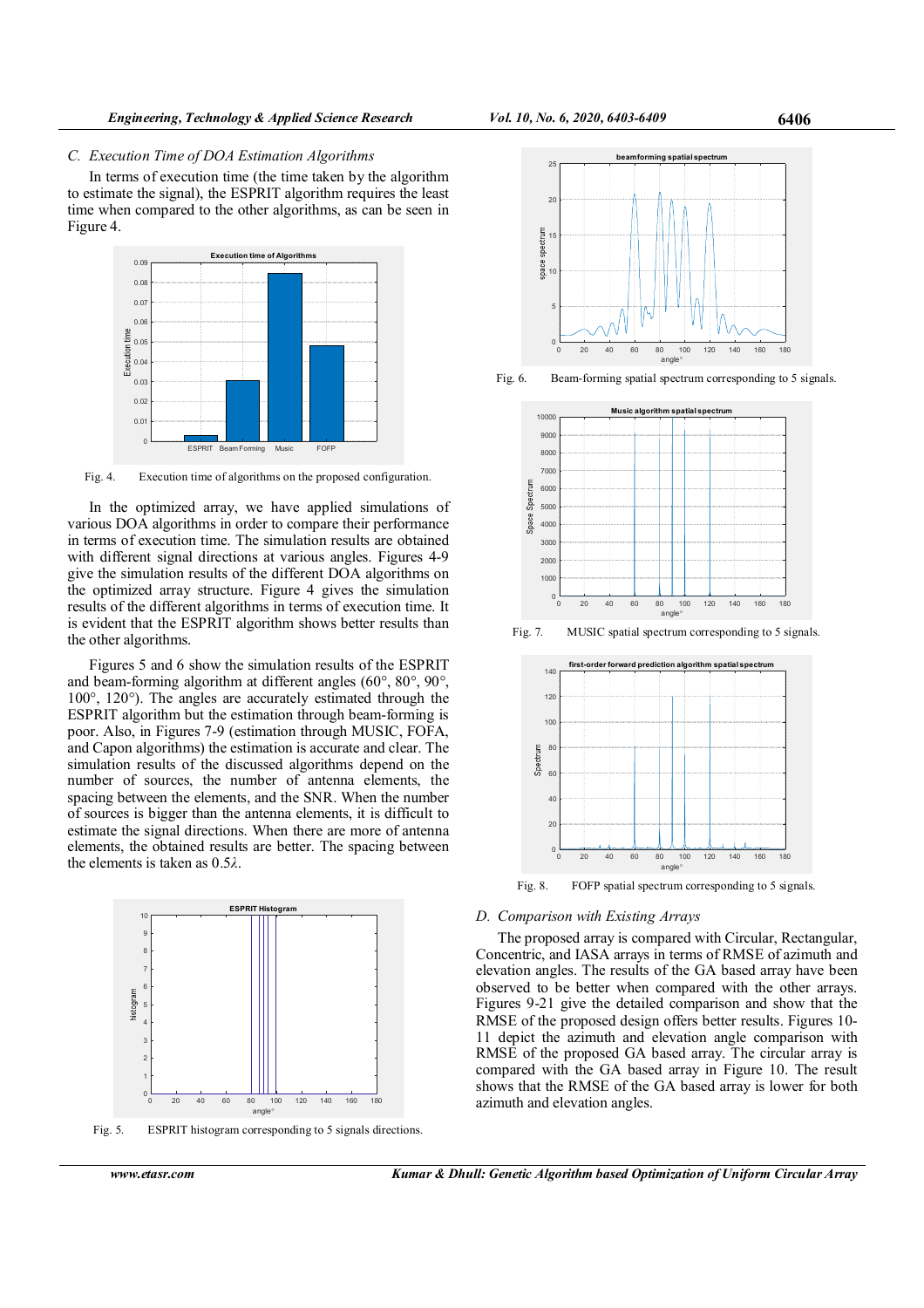Figures 12 and 13 show the azimuth and elevation angle comparison with RMSE of the proposed GA based array with the rectangular array. The result shows that the RMSE of the GA based array is lower for both angles. Figures 14 and 15 show the comparison results of azimuth and elevation angle with RMSE of the proposed GA based array with the concentric array. The result shows that the RMSE of the GA based array is lower for both angles. Figures 16 and 17 illustrate the comparison of azimuth and elevation angle with RMSE of the proposed GA based array with the IASA array. The result shows that the RMSE of the GA based array is lower for both angles.



Fig. 9. Capon algorithm spatial spectrum corresponding to 5 signals.



Fig. 10. RMSE of the azimuth angles of circular and GA based arrays.



Fig. 11. RMSE of the elevation angle of circular and GA based arrays.



Fig. 12. RMSE of the azimuth angle of rectangular and GA based arrays.



Fig. 13. RMSE of the elevation angle of rectangular and GA based arrays.



Fig. 14. RMSE of the azimuth angle of concentric and GA based arrays.



Fig. 15. RMSE of the elevation angle of concentric and GA based arrays.

www.etasr.com Kumar & Dhull: Genetic Algorithm based Optimization of Uniform Circular Array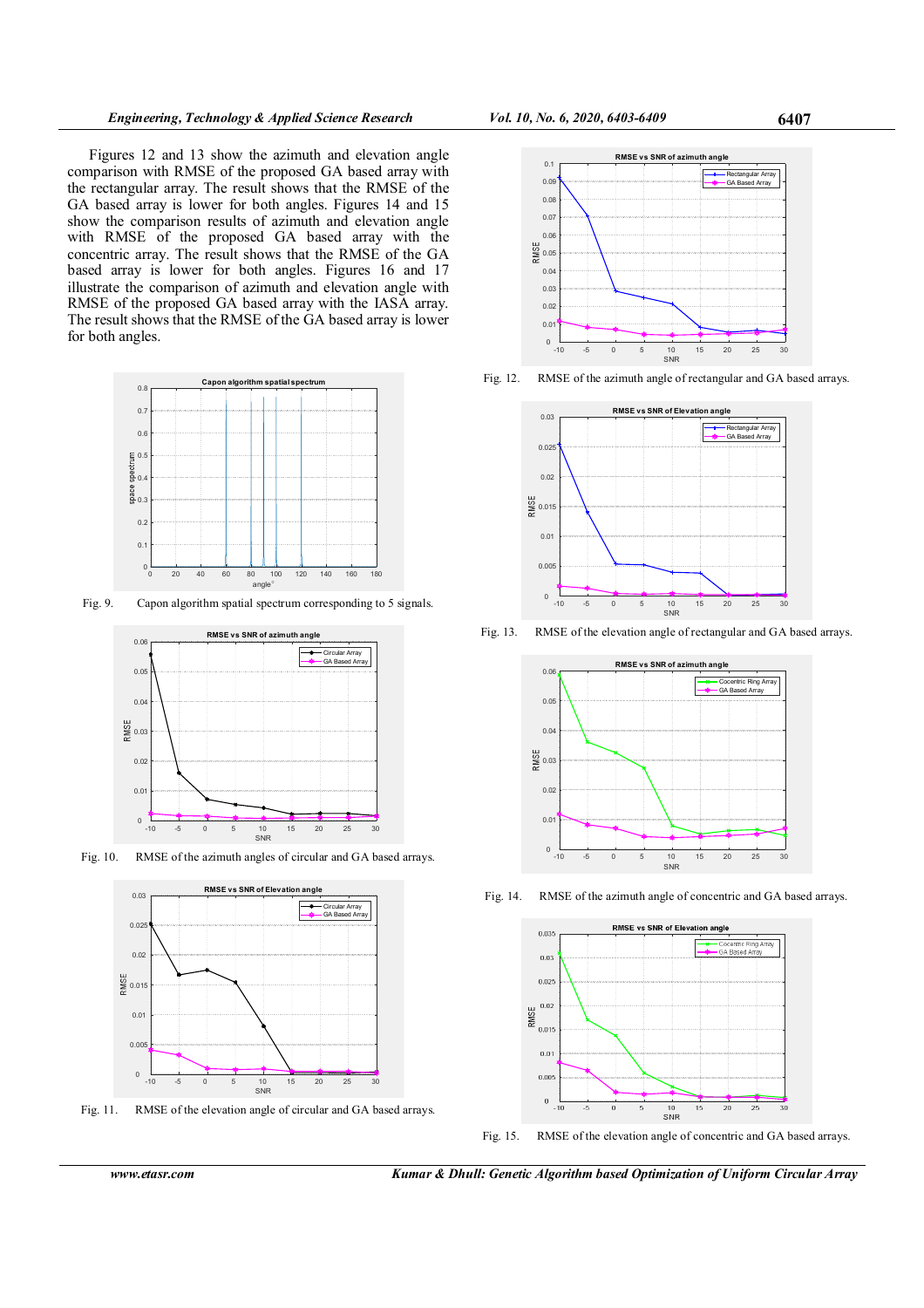

Fig. 16. RMSE of the azimuth angle of IASA and GA based arrays.



Fig. 17. RMSE of the elevation angle of IASA and GA based arrays.



Fig. 18. RMSE error of the azimuth angle of circular, rectangular, concentric, and IASA arrays.

Figures 18 and 19 show the azimuth and elevation angle comparison with RMSE of the four arrays. The result shows that the RMSE of the IASA array is lower for both azimuth and elevation angles. Figures 20 and 21 show the azimuth and elevation angle comparison with RMSE of the proposed GA based array with all the considered existing arrays. The result shows that the RMSE of the GA based array is lower for both azimuth and elevation angles. This type of GA based array is generally used in the communication field for the estimation of the signal and radar and sonar field for signal estimation. The only limitation of this type of optimized GA based array is that it basically estimates the signal direction of static targets.

Concluding, this optimized array structure detects the signal accurately in terms of RMSE.



Fig. 19. RMSE of the elevation angles of circular, rectangular, concentric, and IASA arrays.



Fig. 20. RMSE error of the azimuth angle of circular, rectangular, concentric, IASA, and GA based arrays.



Fig. 21. RMSE error of the elevation angle of circular, rectangular, concentric, IASA, and GA based arrays.

#### IV. CONCLUSIONS

The DOA of signal estimation is a major concern for the communication technologist. The proposed geometry for DOA estimation aims to meet the estimation accuracy requirements. The simulation results of the proposed configuration show that the GA based array with ESPRIT algorithm has better estimation accuracy among all four proposed DOA estimation